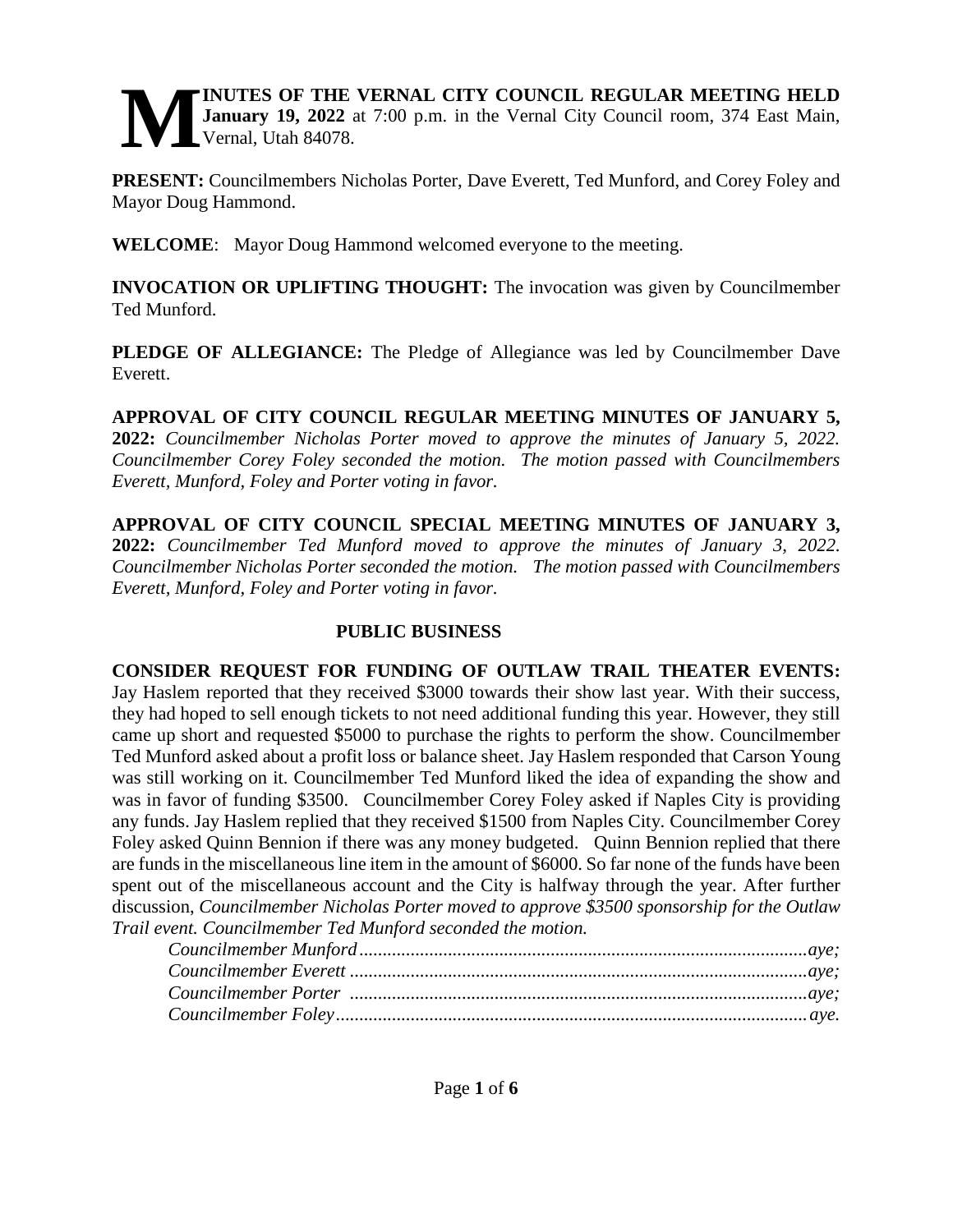**SOLID WASTE RATE REVIEW:** Carl Morton proposed an increase in rates for solid waste services. The fee from G&H Garbage will increase each year beginning in 2022 so the staff proposes to raise the garbage rates from \$14 each can to \$15 and from \$4.60 for an additional can to \$5 dollars for this year with an incremental increase each year. This fee would be for the duration of the 5 year contract. Councilmember Dave Everett asked if the rate increase is in the contract. Quinn Bennion and Carl Morton both stated that the rate increase is in the contract. Quinn Bennion went on to say that if the City doesn't escalate their fee, they would have to subsidize the difference. Quinn Bennion also stated that it works better to average the balance out over the five year period, rather than increase the fee each year. Councilmember Corey Foley asked what the fee would be at the end of the 5 years. Carl Morton replied that in 2025 the cost would be \$15.45 per can and went on to say that averaging the price out over the contract with one increase would be better for the customers. Councilmember Ted Munford reminded everyone that \$15 per can was lower in price than the high end bid of the competition from last year. Councilmember Nick Porter moved to approve the increase to \$15 over the 5 year contract, Councilmember Dave Everett seconded the motion. The motion passed with the following roll call vote:

REVIEW OF INTERLOCAL AGREEMENT FOR DOWNTOWN CRA: Quinn Bennion stated that this meeting would be the first reading, review and overview of the Interlocal agreement with the City with the Community Redevelopment Agency. He went on to say that the City is in the process of establishing a CRA and mentioned that on December 15<sup>th</sup> there was a public hearing which had a great turn out. At the last meeting, during the agency board meeting, the Downtown plan and project area were approved. Quinn Bennion mentioned that he is visiting with six taxing entities who the City would like to participate in the CRA including Uintah County, Water Conservancy District, Mosquito Abatement, Uintah School District and Central Utah Water. The City's next step would be to review a draft agreement. Some of the highlights, including different funding sources, both public and private were discussed and have been obtained. The increment tax is shared between the CRA agency and the entity in a 75% / 25% split. The School District indicated that 20 years is a long time and suggested shifting to a 90%/10% split for the first five years, then 75% / 25% for the next 10 years, and finally go to a 50%/50% split. Quinn Bennion also mentioned that the City hired a consultant. There was some discussion regarding a cap and the consensus of the Council was to not have a cap. Ouinn Bennion mentioned another item is if the downtown plan is successful, the agreement can be changed in the future.

**UPDATE REGARDING ASHLEY SPRINGS UTILITY PROJECT:** Keith Despain explained that the City considered this project two years ago in hopes of increasing security to the City's water supply. He went on to say that almost all of the City's water comes from Ashley Spring that is covered by a building. He recommended adding more security with cameras as well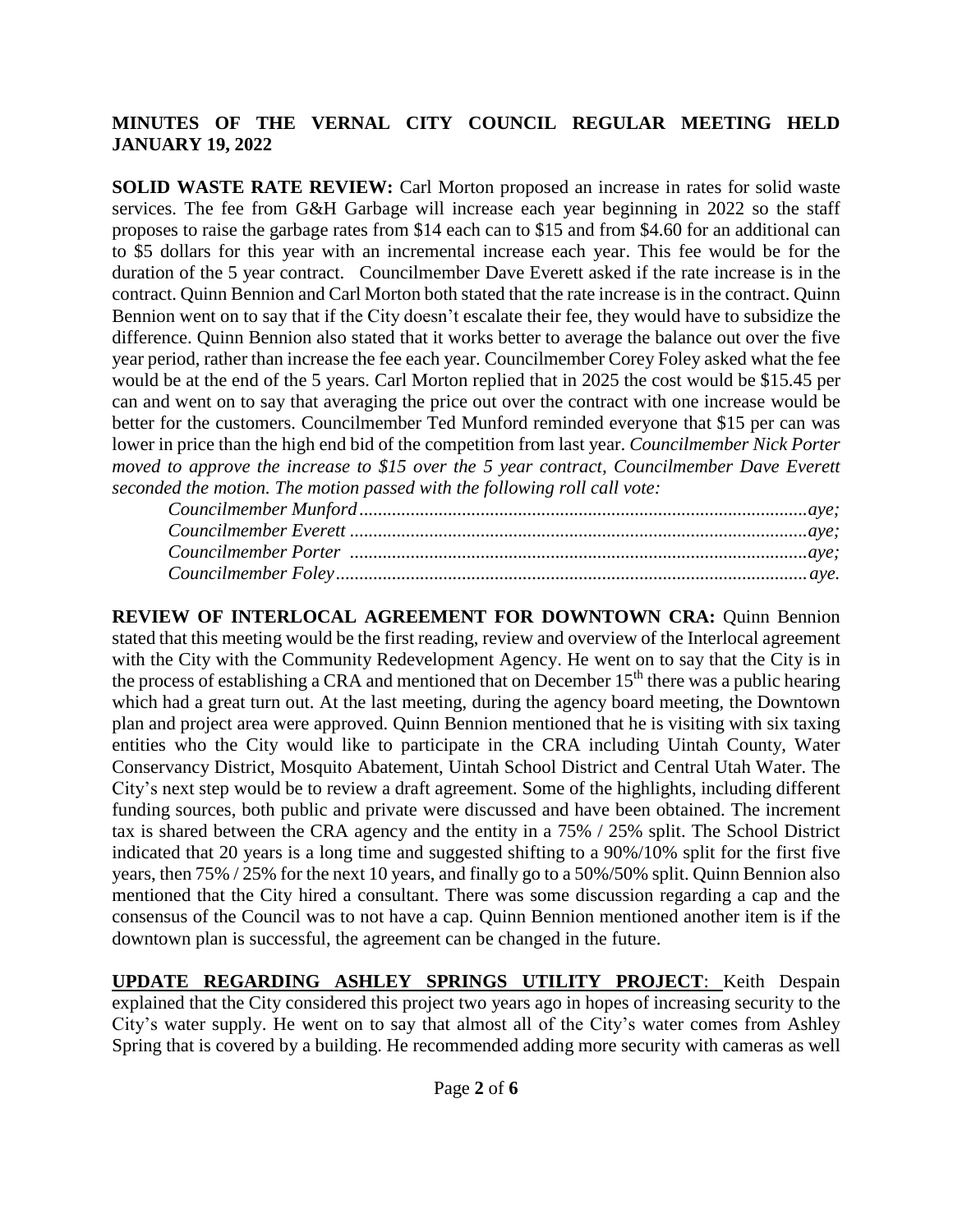as good measuring devices for water flow. There were several road blocks such as Covid and right-of-ways and the City has now been able to secure those right-of-ways. The plan is to run power and fiber up to Ashley Spring area. Councilmember Ted Munford asked if the utilities would be underground. Keith Despain answered that most of the utilities would be underground. There is time crunch with Strata for scheduling so in order to proceed, the City only has a one month time frame. The treatment plant has fiber and power so it can be taken from that location and go straight north to this project. The total price tag is around \$300,000 between Vernal City, Ashley Valley Water and Central Water Conservancy District. The City's portion would be \$180,000. Currently the City does not have the funds in this year's budget; however, we have other ARPA funding available. Councilmember Ted Munford stated this is important and trumps any other project. Councilmember Corey Foley asked if there are rights to the water. Keith Despain answered yes, the City owns the water along with Ashley Valley Water, Maeser Water and local farmers. Councilmember Corey Foley asked if the City is not using all the water could it be pumped back to Red Fleet. Quinn Bennion replied that it is not known exactly what is coming out of the spring box. There is potential that not all of the City's water is being used and could be leased in the future. The other benefit, long term, is the whole system is currently mechanical and could be upgraded to an electrical system. Councilmember Corey Foley suggested the staff contact Strata to put this project on their schedule. Councilmember Nicholas Porter said that this project is an excellent idea.

**INTERVIEW APPLICANTS AND SELECTION OF MID-TERM COUNCIL VACANCY:** Mayor Doug Hammond explained the process to fill the vacant seat left by Travis Allan's resignation. The four candidates who submitted letters of interest are Robin O'Driscoll, Reid Samuels, Randall Mills and Stephen Ford, and they will be interviewed by the Council. Quinn Bennion mentioned that per State law, the process had to occur in an open meeting. Each candidate was asked to step out of the meeting until their time to be interviewed to avoid any of them hearing the questions and answers.

Councilmember Corey Foley disclosed for the record that Mr. Mills is his father-in-law and another applicant is his Bishop. Councilmember Ted Munford disclosed that he knows all four applicants fairly well and is on good terms with each one. Councilmember Dave Everett also disclosed that he knows each candidate.

Each Councilmember asked each candidate a specific question as part of the selection process as follows:

Councilmember Ted Munford asked each candidate the following question - Explain or describe a time you had to make a hard decision.

 Randall Mills introduced himself and responded to the question: In his time he has filled leadership rolls and had to fire people. Mr. Mills went on to say that he gathered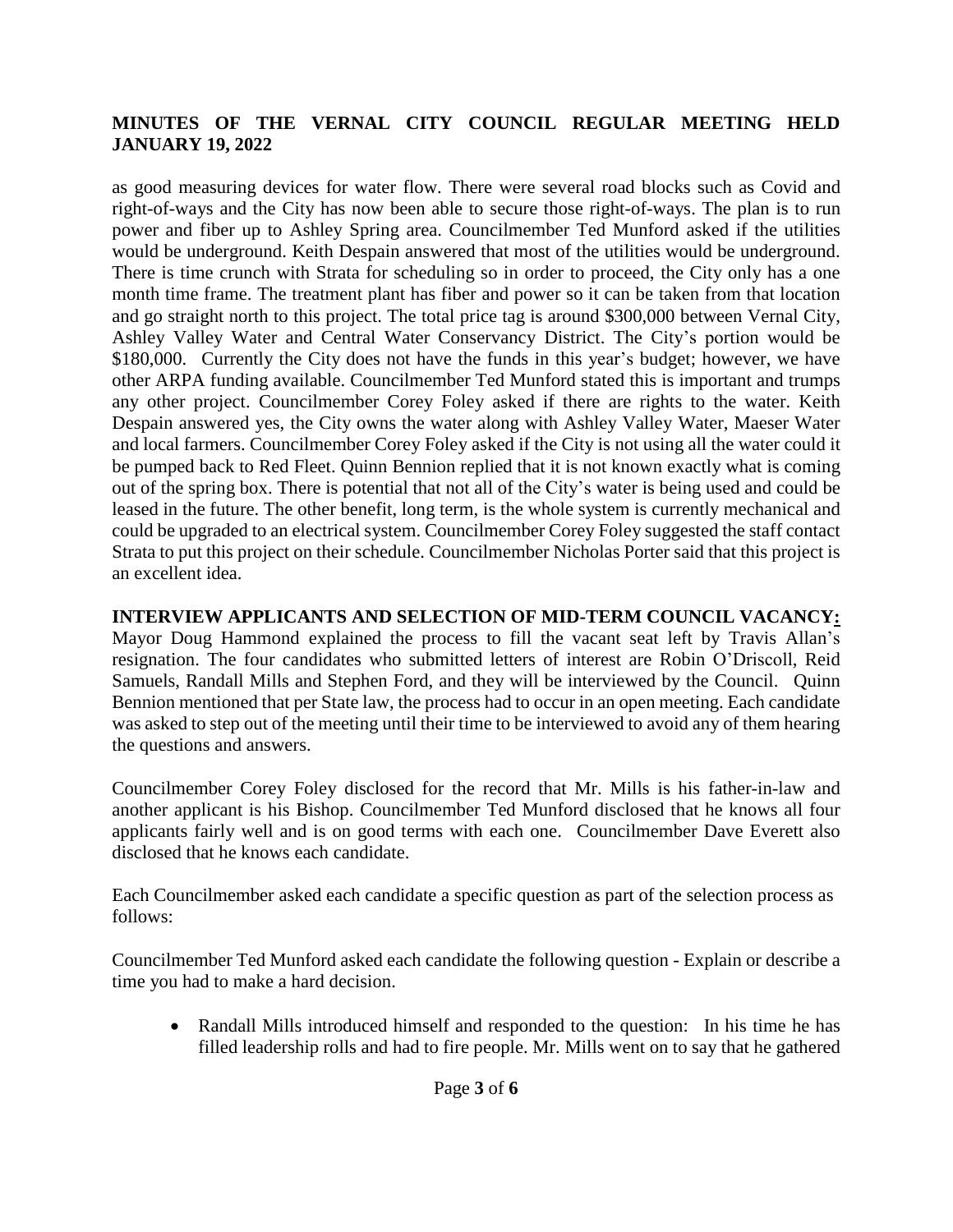the information and went to the individual face-to-face and told them that it was necessary to part business because of facts.

- Stephen Ward introduced himself and responded to the question: A hard decision was made a year and a half ago when he decided to move from Lehi to Vernal. He left a good job, good neighborhood and friends. His family was not excited at first yet he knew it was the right thing to do. He noted that his family has been blessed coming to Vernal.
- Robin O'Driscoll introduced herself and responded to the question: During her time of improving the golf course, a prominent citizen in Vernal was upset and wanted to take his family sledding. She had to explain the reason sledding was not permitted at this time. They didn't want to turn away kids but couldn't risk losing the new grass that was growing.
- Reid Samuels introduced himself and responded to the question: His wife who had troubles giving birth to their last child and had to make a decision where she couldn't have more children. He prayed and soul searched and decided to settle on the children they had. Going overseas was hard also, but not the same.

Councilmember Corey Foley asked each candidate the following question: What will you reply if asked about the Downtown Plan as many people are ok with how it is now and do not like change.

- Randall Mills responded that it is inevitable that the City is going to grow and needs to go forward. Technology advances daily and is necessary to improve our community. It is spending of a great amount of money but growth is inevitable.
- Stephen Ward responded with the following question "What is it that you like about Vernal most?" Each town has good and bad things that can be improved upon to build a common interest. Vernal can still keep a small town feeling if it is developed right. Small town residents know their neighbor, business owners and councilmembers which is a wonderful thing. The City can still do things to make life better, safe for children and the elderly, invite outsiders to enjoy Vernal as there are great things to offer.
- Robin O'Driscoll responds it is their opinion if they are ok with it how it is; however she would try to get them to see the bigger picture and would want to see the excitement on their faces as it gets better. She noticed that the old True Value building has broken windows and it breaks her heart, knowing it will be different. The Rec Center got backlash when it was being built and look at it now.

Quinn Bennion stated that if Robin wins, she can have the Mayors Walk back. Councilmember Corey Foley laughed and stated for the record that he will even dress up if Mayor Hammond does and if Councilmember Ted Munford will make him a costume.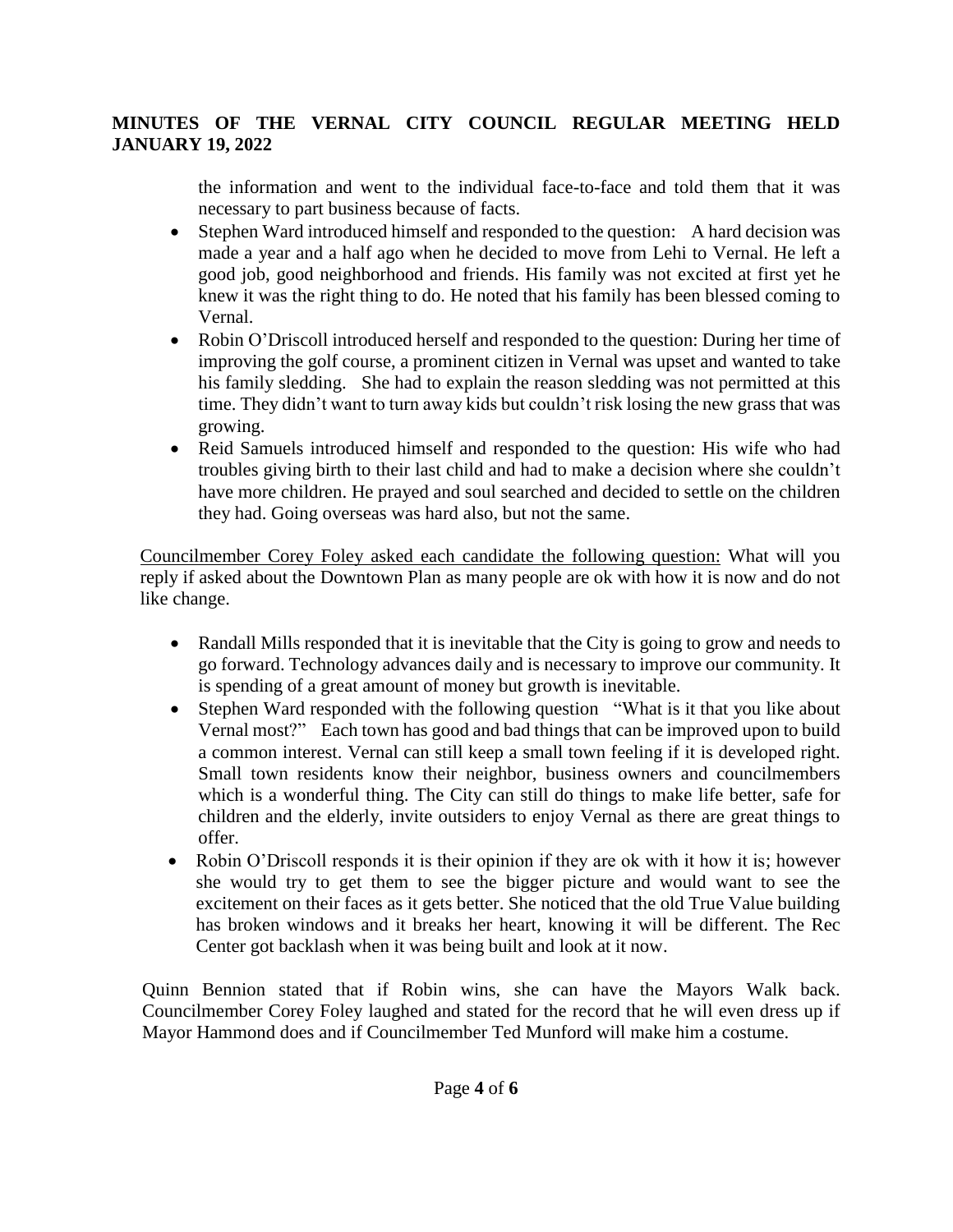• Reid Samuels responded that decisions have to be made. People that make those decisions might be wrong or right. He noted that his great grandfather donated land and he hates to see it undeveloped.

Councilmember Dave Everett asked each candidate the following question: Sometimes you will experience duties and responsibilities that far extend the reach of just meetings. You will receive phone calls that aren't always nice, be asked to volunteer or give a speech, lose friends over decisions you have to make because they are the right decision to make, etc.. Would any of these requests be something you cannot fulfill? Are you willing to accept that responsibility?

- Randall Mills responded "Absolutely, I was raised by good parents and my father taught me how to work". He understands that he will be questioned and can be civil in response as he has been chewed out by the best and waiting on the rest.
- Stephen Ward responded "Absolutely not, I have volunteered for 9 years as scout master taking boy scouts once a week. I have no problem putting time in and speaking". He noted that as a middle school teacher, he had to interact with many types of people in some not very happy situations. As a public servant, council member, serving public, if needs aren't met that was on him. He was willing to listen to individuals and ready to take that on.
- Robin O'Driscoll responded she would be willing and added that she never shuts her phone off and always answered it because of the position she was in, including answering her phone on Sunday afternoon. She also mentioned that she has volunteered as well.
- Reid Samuels responded he had worked in the oil and gas industry for a long time, it was not quite as delicate and as far as working extra time, that's not a problem.

Councilmember Nick Porter asked each candidate the following question: Is there anything you would want as a pet project? Something you would like to continue on or change? What is your vision?

- Randall Mills responded the number one reason he put in for this position is because of outside influences moving in to the City. He explained that as citizens we need to stand up and not allow liberal and ridiculous ideas. he would like to defend this town and be responsible for funds and decisions while providing what is best for the community. Mr. Mills finished up by stating that we represent the great people of this City.
- Stephen Ward responded some of his goals is to develop open space by adding foot trails and bike trail. He went on to say that he would add more outdoor items as the City would allow.
- Robin O'Driscoll responded she has nothing that she sees needs changed at this time but that would come with time and sitting on the Council. She went on to say that she